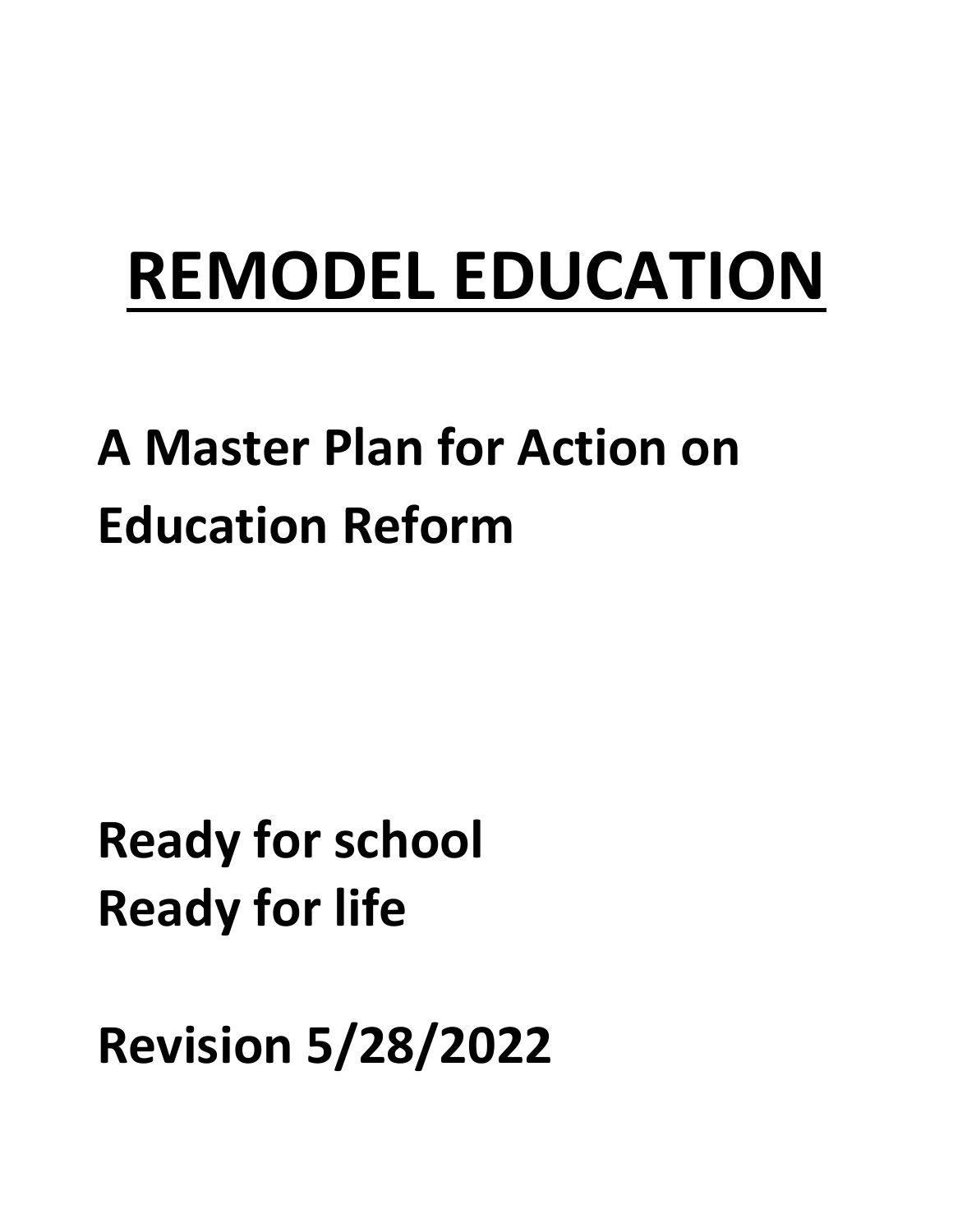#### **Contents**

| <b>FOREWORD</b>                    |    |
|------------------------------------|----|
| <b>EXECUTIVE SUMMARY</b>           | ь  |
| PROPOSAL FOR CHANGE                |    |
| NEXT STEPS - DELIVERING THE VISION | 16 |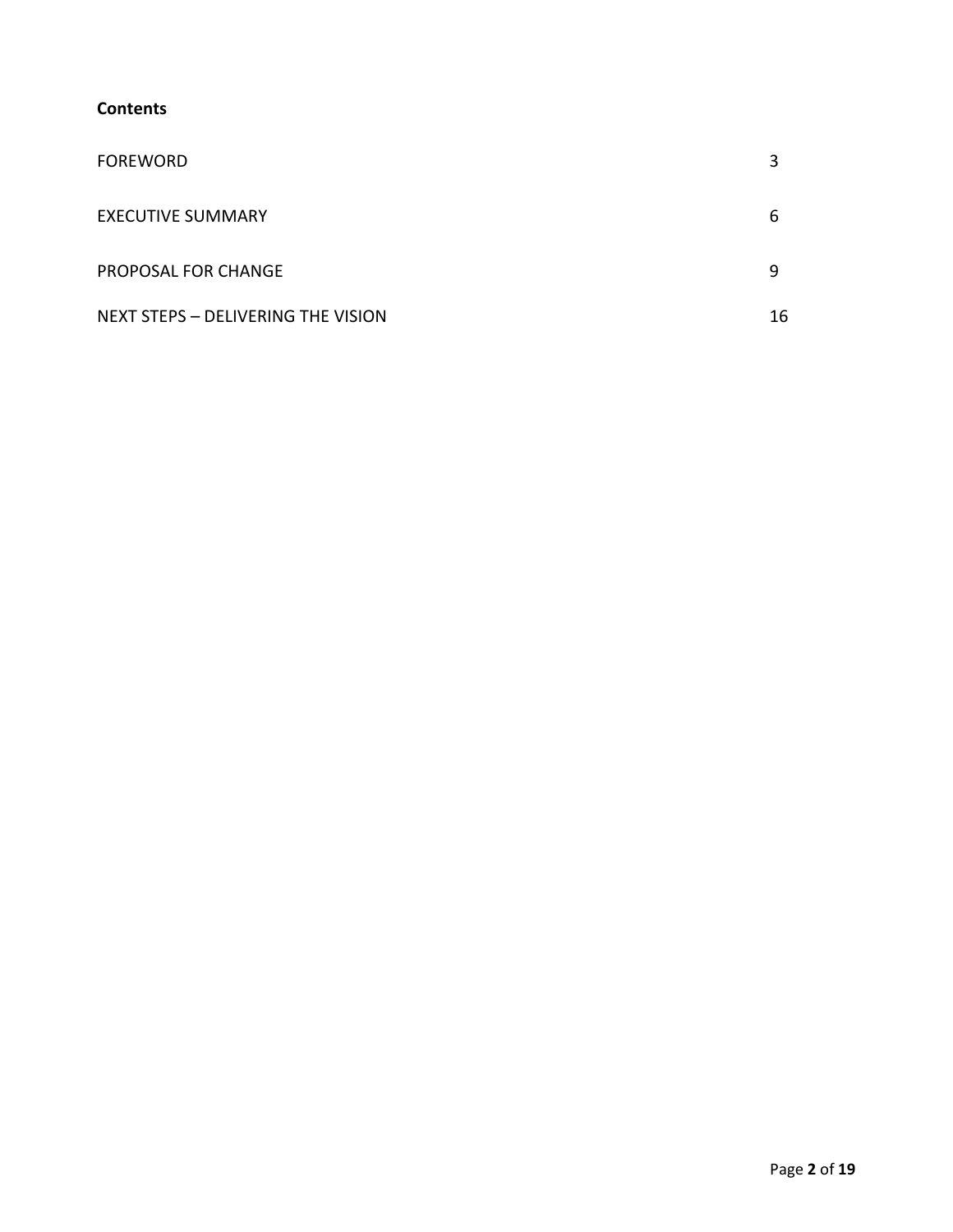#### **FOREWORD**

We can all agree that parents want their children to live healthy, happy and fulfilling lives – to be equipped to handle life's challenges, to continue to grow and learn throughout their lives, and to be valued and supported by their community.

By the time a child starts school, the skills that will help them throughout their lives are already taking shape. At this formative stage of their development, we must take this opportunity to help shape their life for the better.

Research shows that a child's most formative years are during early childhood, at the very beginning stages of their formal education, and even prior. The education and guidance children receive during these years have a profound effect on their academic success at every subsequent stage.

Unpreparedness in kindergarten permeates through the education pipeline, as these students are often the same ones who cannot read or do math at grade level, who drop out of high school, or who need remediation in college, if they even pursue a college degree. Today's high school students need more innovative delivery models, such as early college or high-tech career and technical schools. They are likely the same students who, in early grades, require extended learning hours to achieve literacy. In later years, these students can benefit from experiential college opportunities such as cooperative education or internships in order to transition to successful careers.

The State of Louisiana frames this subject well in stating: "Improving education is not just about minimum workplace competencies, but about preserving our republic by ensuring that every child's education helps form him or her into a contributing member of society. In a seminal article, Nobel Prize-winning economist Milton Friedman discussed the role and funding of education in our democratic republic. "A stable and democratic society is impossible without widespread acceptance of some common set of values and without a minimum degree of literacy and knowledge on the part of most citizens," he wrote in his introduction. "Education contributes to both. Inconsequence, the gain from the education of a child accrues not only to the child or to his parents but to other members of the society…" Because of America's unique form of government—self-government under the law—every citizen benefits from having educated peers, and educating everyone helps cultivate leaders. This is why education justifies government subsidies at all, Friedman wrote. The societal benefits of universal education "do not justify subsidizing purely vocational education which increases the economic productivity of the student but does not train him for either citizenship or leadership. [However,] it is clearly extremely difficult to draw a sharp line between these two types of education."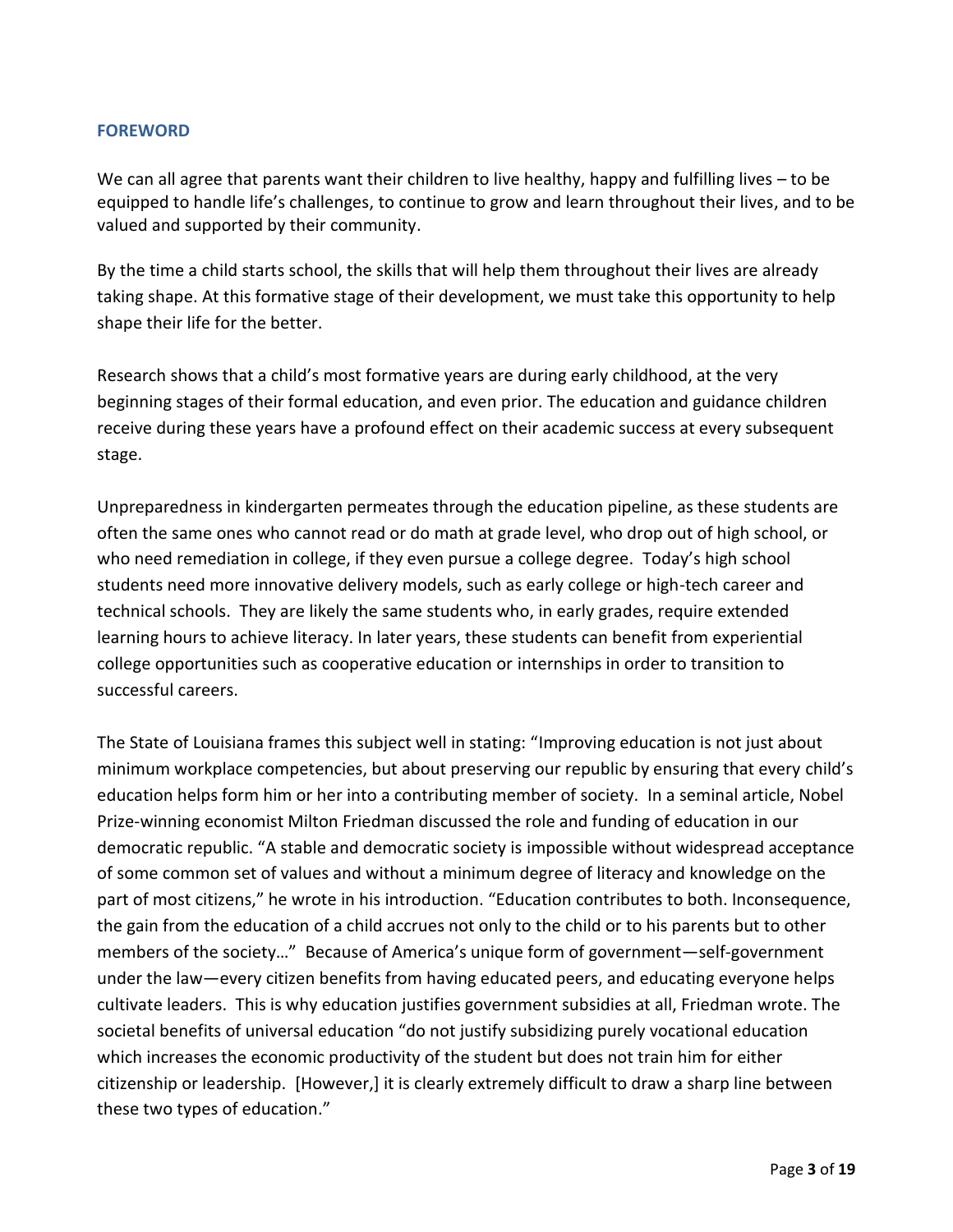Obviously, teaching a child to read will benefit him his entire life, both in the marketplace and at home. Its immense personal benefits incorporate societal benefits, just as a public education that appropriately prioritizes citizenship will also have great personal and economic benefits. A young person prepared to think and lead in social affairs is also well-equipped to think and lead in his or her business and personal lives.

Every human deserves to choose his or her own destiny, and to choose it freely. To make a truly free choice, children need to be able to consider the consequences of their actions, and join the great human conversation about actions and consequences, right and wrong, practical and impractical. Their minds must be well informed so they can make wise decisions as adults (both for themselves and their fellow citizens when they vote), search for and engage in meaningful work, and begin a family. The classic disciplines of mathematics, literature, history, science, and the arts have for centuries proven their ability to help cultivate citizens like this.

With all of the school shootings, violence, and bullying that have gone on, the focus has unfortunately been elsewhere (gun control and so forth) – working to treat a symptom, when poor education and mental health is the disease.

This Education Reform Plan is focused on Pre-School to High School and calls for curriculum frameworks and learning standards for all students in all core academic subjects. A natural part of any plan is finding the highest caliber teachers and mandating top level requirements for certification, as well as the development of a system of performance metrics however for the purposes of this Plan, our focus is on the curriculum itself as paramount, independent of the timing of other aspects of education reform.

Education is how we change the world for the better.

When children can handle life and themselves, at least better than they do today, and with confidence, like anyone, they will do better by each other.

This plan is a plan to facilitate a curriculum that will do that.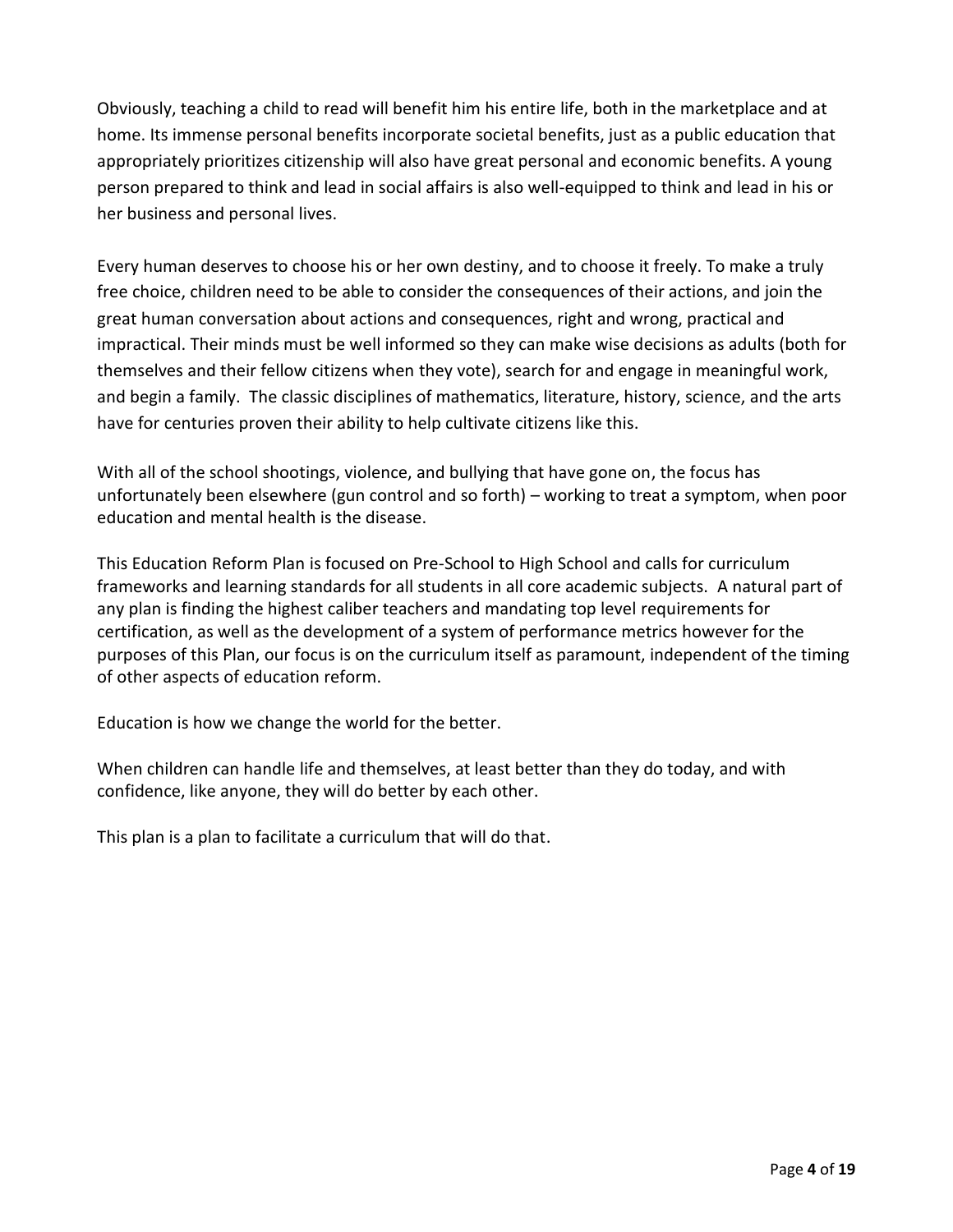#### **Acknowledgements**

This plan was developed by piecing together other education reform plans, along with original plans. A major contributor to format and certain verbiage is the *Education State Early Childhood Reform Plan* done by the Australian government. However, in concept and approach, this plan is significantly different.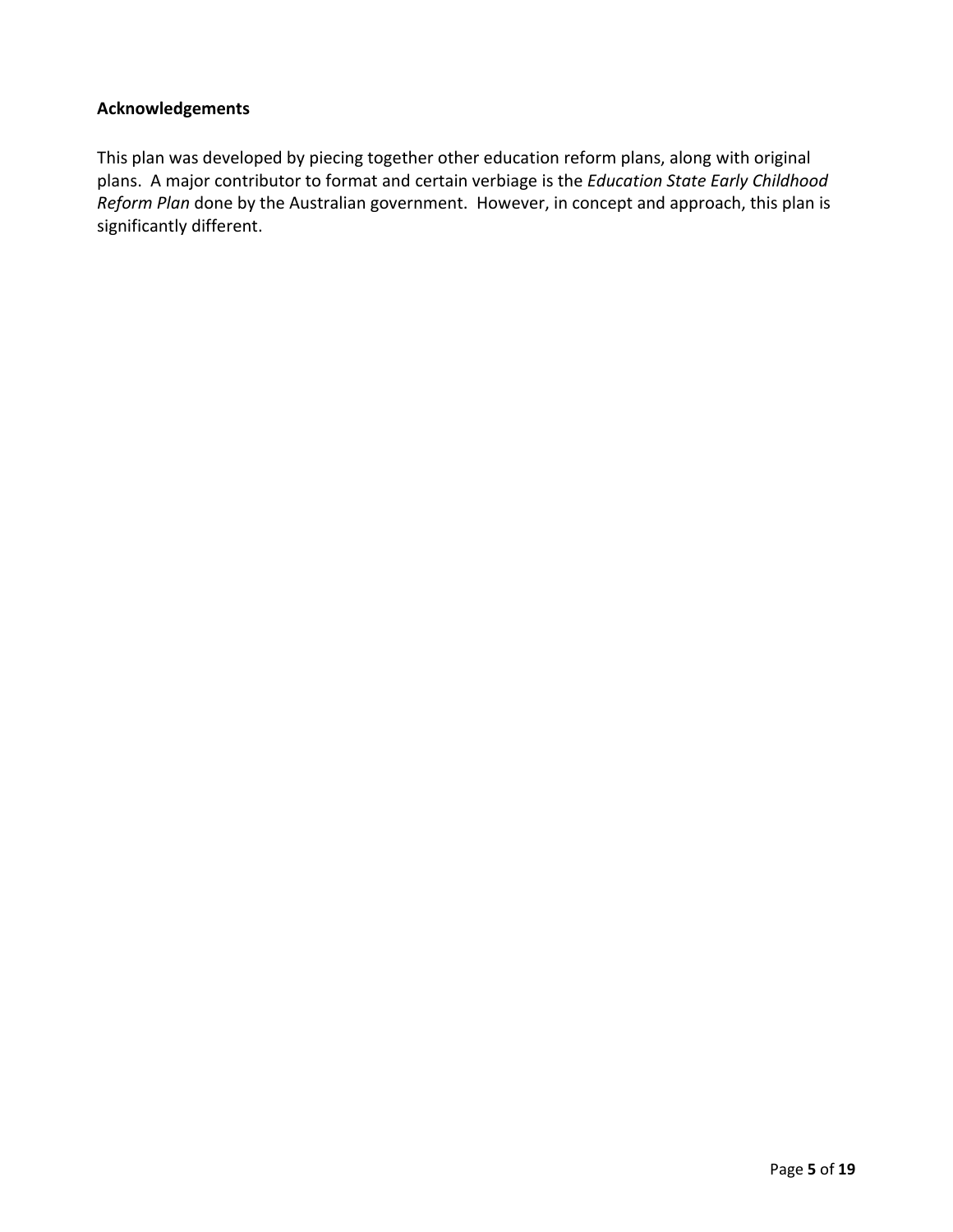#### **EXECUTIVE SUMMARY**

This *Education Reform Plan* outlines a vision for youth education, and the reforms we will need to undertake to create a higher quality, more equitable and inclusive education system.

We seek to undertake these reforms because the evidence is overwhelming – the early years matter. They matter because the right education experience will set the course for successful lifelong learning. And they matter because every child – no matter where they live, no matter what their circumstances – will thrive in a safe and supportive environment.

These reforms will lift outcomes for all children, and will make an especially big difference to those children and families who need extra support. More hours of higher quality services together with more supportive home environments and better relationships with parents will support all children to learn and grow, so they are ready for school and ready for happy and successful lives. They will in turn make an enormous contribution to our community, to our economy and to the future of our country, and the world.

With this Plan, we are responding to societal ills with the actions needed to deliver a high-quality and inclusive system for all Americans, transform the lives of thousands of young children, and create a generational change that will shape the future of our country.

The intent is for the government to take on a greater leadership role, and work in close partnership with local governments, the private sector, and community partners to deliver the reforms under the following four key directions:

- Leveraging technology to facilitate a customized, personalized learning experience
- Providing real world skills courses
- Mental Training for children to handle their emotional and physical development and build emotional intelligence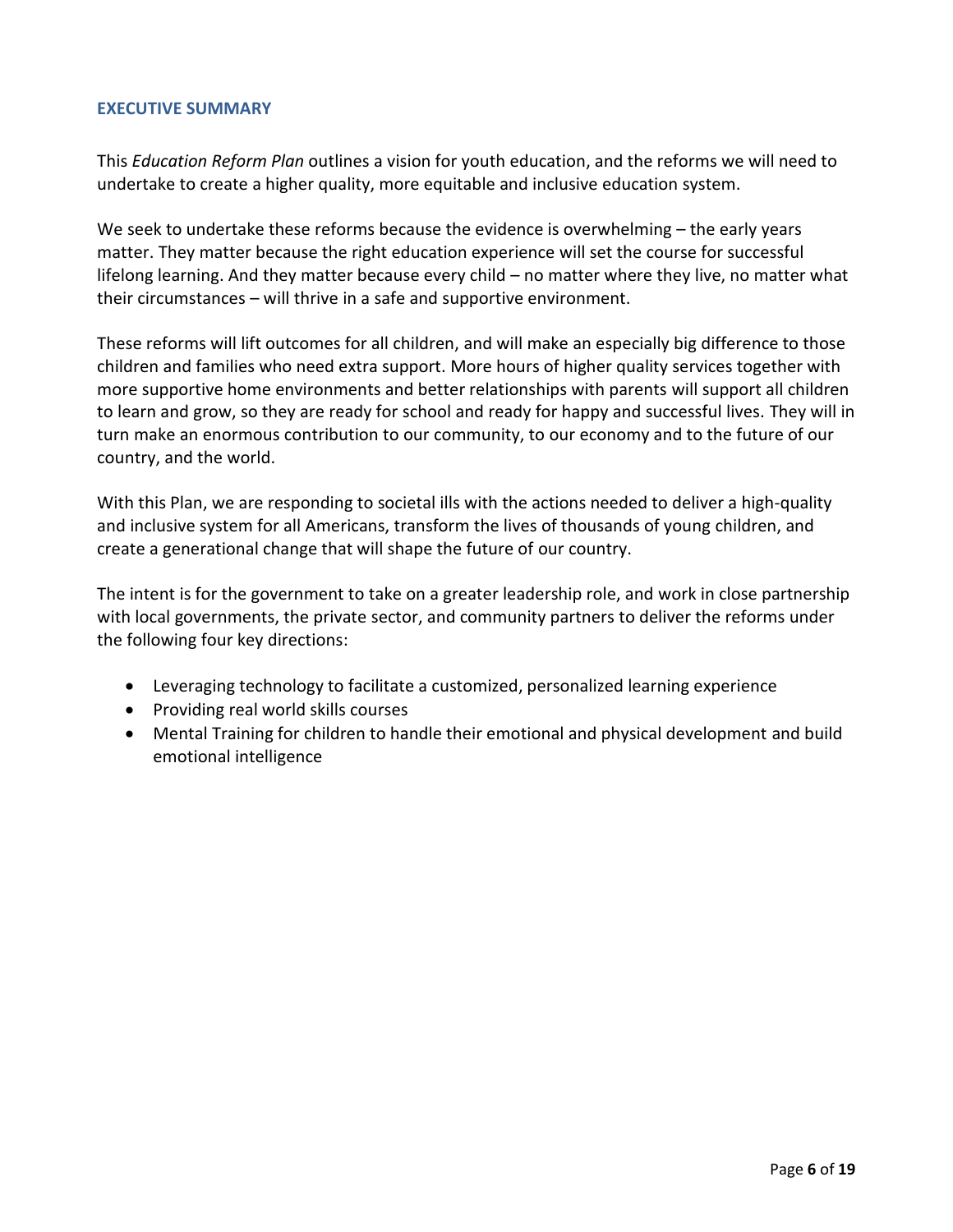| Reform<br><b>Directions</b>            | Leveraging technology to<br>facilitate a customized,<br>personalized learning<br>experience without<br>sacrificing in person social<br>development                                                                                                                                                                                                                                                                                                                                                                                                                                                             | <b>Providing real world skills</b><br>courses                                                                                                                                                                                                                                                                                                                                                                                                                                                                                                         | Mental training for children to<br>handle their emotional and<br>physical development and build<br>emotional intelligence                                                                                                                                                                                                                                                                                                                                                                                                                                                                                                                                                                                            |
|----------------------------------------|----------------------------------------------------------------------------------------------------------------------------------------------------------------------------------------------------------------------------------------------------------------------------------------------------------------------------------------------------------------------------------------------------------------------------------------------------------------------------------------------------------------------------------------------------------------------------------------------------------------|-------------------------------------------------------------------------------------------------------------------------------------------------------------------------------------------------------------------------------------------------------------------------------------------------------------------------------------------------------------------------------------------------------------------------------------------------------------------------------------------------------------------------------------------------------|----------------------------------------------------------------------------------------------------------------------------------------------------------------------------------------------------------------------------------------------------------------------------------------------------------------------------------------------------------------------------------------------------------------------------------------------------------------------------------------------------------------------------------------------------------------------------------------------------------------------------------------------------------------------------------------------------------------------|
| The vision                             | Each child, learning at their<br>pace, in their own unique<br>way, fully engaged in the<br>process. No more grades<br>(first grade, second grade,<br>etc.), instead operating in<br>terms of ranks. Moreover,<br>utilizing technology to<br>secure schools protects our<br>kids.                                                                                                                                                                                                                                                                                                                               | Every child will learn and<br>know basic real world<br>survival skills that are in<br>common demand. This is<br>inclusive of mental and<br>physical self defense<br>strategies, should a school<br>come under siege.                                                                                                                                                                                                                                                                                                                                  | All children, developing an<br>understanding of their instincts,<br>their drive, their energy so as to<br>ensure mental wellbeing is as<br>developed as intelligence. This is<br>inclusive of mental and physical<br>self defense strategies, should a<br>school come under siege.                                                                                                                                                                                                                                                                                                                                                                                                                                   |
| <b>Key</b><br>Reform<br><b>Actions</b> | A focus on technology<br>stations at each desk<br>Each child utilizes software<br>that adapts to them. This is<br>or specific<br>learning/modules and<br>augments the child's<br>existing in person<br>instruction, whether by<br>subject matter or social<br>development.<br>Through these stations,<br>each student has access to<br>thousands of teachers to<br>choose from who will<br>teach one-by-one or in<br>groups that have reached<br>the same technical<br>expertise, with a teacher<br>onhand for local guidance<br>This decreases student to<br>teacher ratios and<br>increases support provided | <b>Education based on real</b><br>world scenarios<br>Rigorous role playing and<br>scenario practice in real<br>world adult scenarios<br>including managing<br>finances, home economics,<br>business, and career<br>experiences, along with<br>creative arts, to provide<br>both a sampler for future<br>endeavors and the ability<br>to handle different<br>situations.<br>Supporting those with a<br>disability<br>Focus spent on educating<br>those with disabilities to<br>contribute to society<br>without much impendence<br>from the disability | Facilitating a partnership with<br>local behavioral health programs<br>Engagement, child to psychologist<br>to work together in order to<br>facilitate a mentally balanced,<br>positively reinforced world view,<br>with coping skills, that does not<br>rely on pharmaceuticals but<br>instead relies on consistency.<br>Make it easier to access services<br>Psychologists will be on hand at<br>schools and mandated monthly<br>therapy sessions will be a part of a<br>standard curriculum.<br><b>Defending privacy</b><br>All interactions with psychologists<br>will be held in the strictest of<br>privacy and in no way hinder nor in<br>any negative way affect a child's<br>life chances or opportunities. |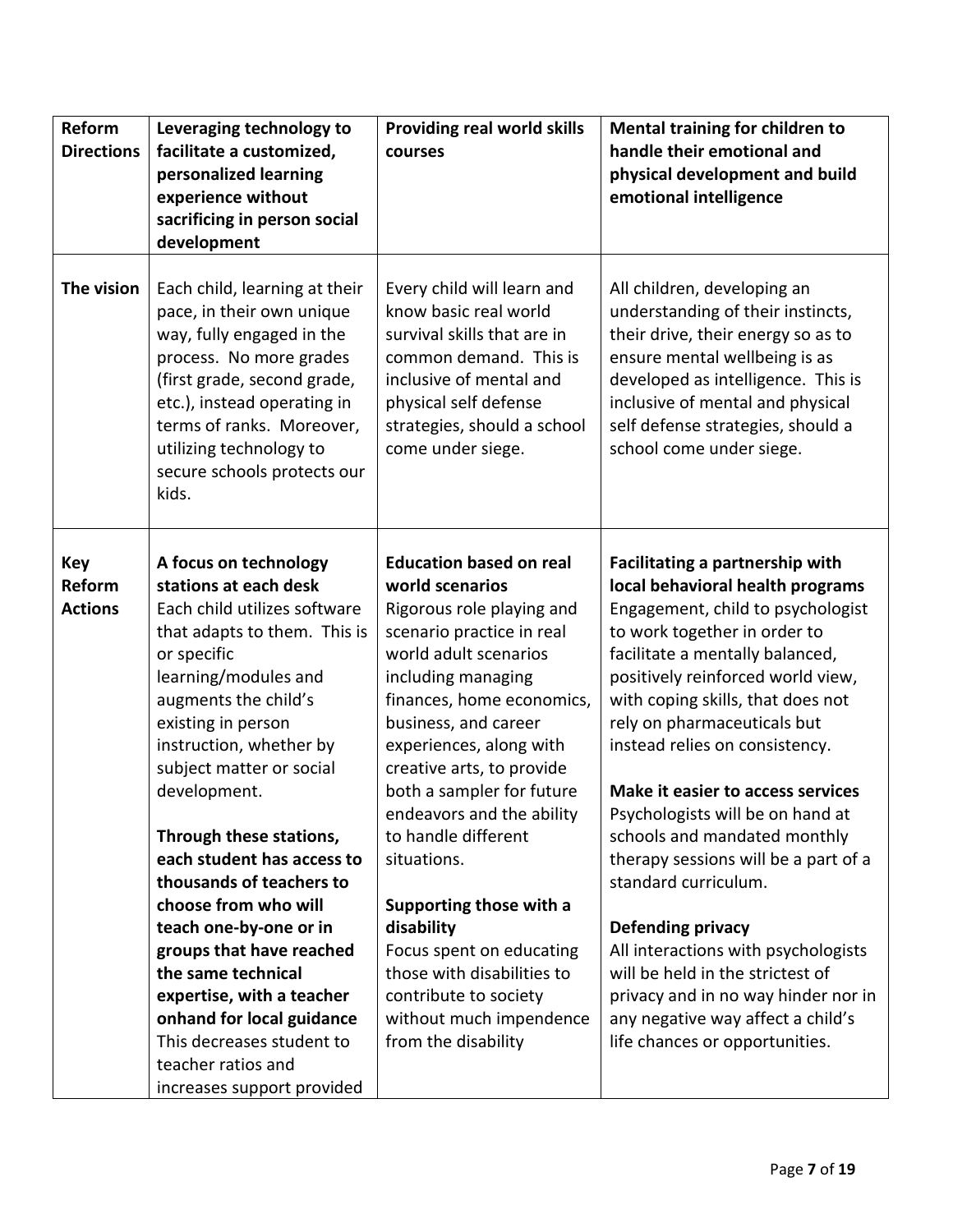| to teachers to improve the<br>quality of the teaching.      | <b>Exposure to mentorship</b><br>Connect child to child and<br>child to older mentor to |
|-------------------------------------------------------------|-----------------------------------------------------------------------------------------|
| This use of technology<br>provides for reporting &          | facilitate engagement<br>where each learns from                                         |
| communicating with<br>parents                               | the other.                                                                              |
| Providing parents the<br>information necessary to           |                                                                                         |
| understand what their kids                                  |                                                                                         |
| are learning so they can be<br>a partner in the educational |                                                                                         |
| process.                                                    |                                                                                         |

#### **THE CASE FOR CHANGE**

For America to be the Number One in Education, significant and strategic effort to improve our education system is required.

In recent years, there have been a slew of school shootings, bullying (in person or cyber bullying), abuse, and violence, in and around our schools. Our schools went from being community landmarks, to places of danger and volatility. Recent efforts have focused on the symptoms but not the underlying problem.

It is clear that we need to do more and better to ensure that all children have the chance to succeed.

#### **Early childhood matters for every child**

What happens in early childhood matters for life.

Young children do not spend their days in a classroom, but they are still always learning – as they explore their world, as they interact with adults and other children, and as they play.

The foundations for a child's long-term development are laid in early childhood. In these years, children develop crucial cognitive and emotional skills such as reasoning, problem solving, and how to get along with others.

The prime time for the development of vision, emotional control and language is before the age of three, and the prime time for the development of social skills with peers is before the age of six.  $1$ 

We do not have a measurement of how well our young children are developing, as such one needs to be developed. Not by means of standardized testing to see how much a child has retained but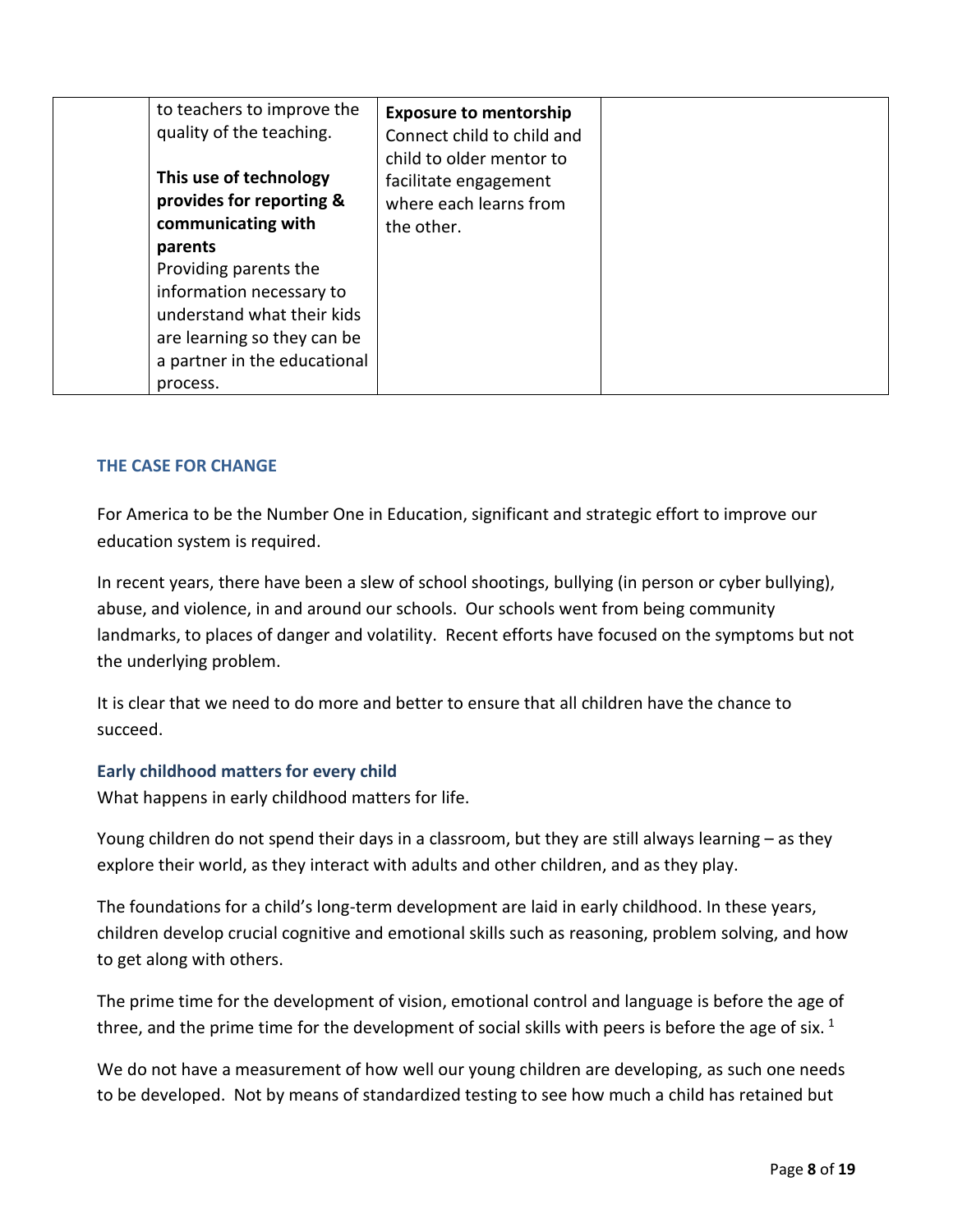by means of real world exposure, to see how much logic a child has developed to figure things out for themselves instead of just going through the motions or regurgitating information.

It goes without saying that quality early childhood services can help children. We also know that parents have an early and lasting effect on their child's development, and that regardless of their circumstances, children experiencing supportive parenting have better outcomes. This is most achievable when a parent knows enough to get effectively engaged in their child's education.

And high-quality, play-based learning, such as that in a high-quality school, can have a strong positive impact on child development.

#### **Long-term benefits to society**

In addition to the benefits to individual children, early childhood investment provides benefits for everyone.

Children who have positive early childhood experiences grow up to contribute to a harmonious, healthy and prosperous society.

The number of jobs requiring a combination of both social and cognitive skills is likely to grow.<sup>2</sup> These and other important skills such as creativity, resilience and communication are enhanced through participation in high-quality early childhood education.

Conversely, children who have adverse early childhood experiences can struggle over their whole life. There are strong links between poor development in the early years, and poor outcomes in adult life, which increase the economic burden across a society's health care, criminal justice, and social welfare systems.<sup>3</sup>

Early childhood presents an opportunity to invest early and reap the long-term dividend from this investment, as well as avoiding significant long-term costs to society.

Economist and Nobel Laureate James Heckman has shown that early childhood investment is generally less costly than later interventions during school or early adulthood, and more effective in improving the social and economic participation of citizens.<sup>4</sup>

The initiatives outlined in this Plan represent a plan for initial steps to address this challenge, and will mean that our children will be ready for school and ready for life.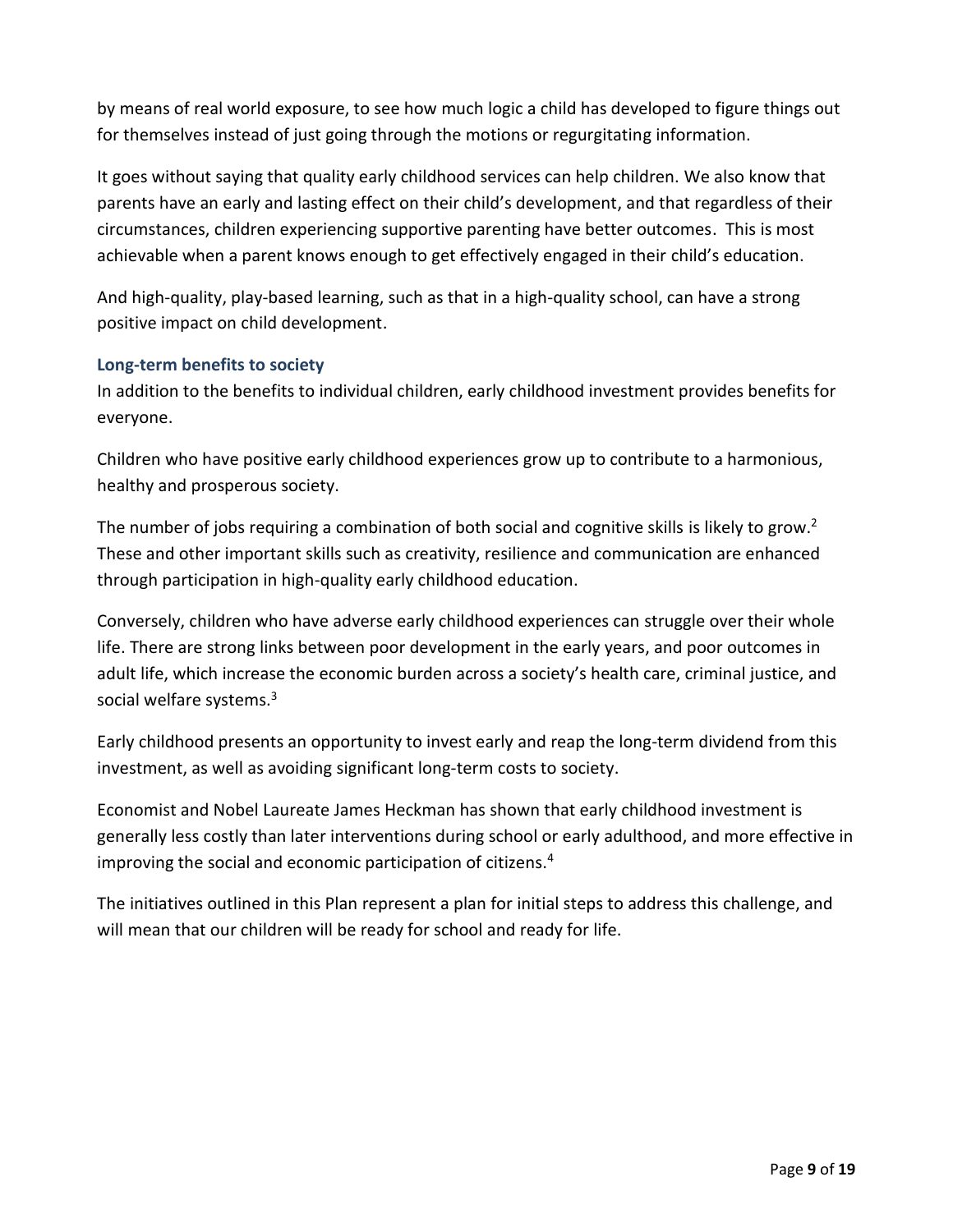#### **Leveraging technology to facilitate a customized, personalized learning experience**

#### *The vision*

*Each child, learning at their pace, in their own unique way, fully engaged in the process.*

A high-quality school experience is the gateway to a life full of learning. Early schooling builds on the societal and cultural foundations of our country and the philosophies laid at home and in other early learning services, and helps children to take the next step along their education journey. It sets children up to be ready for school, and ready for life.

We understand that not all children have the same experience. Today, even the best teachers and educators do not typically have the resources at hand to help children learn, let alone to catch up. That is why this proposal assigns students to ranks in terms of progress instead of rigid class designations such as first grade, second grade, and so on. Or if we kept with class designations then it be so that the students educational progress remains individualized and there be flexibility given so that, for example, if they achieve all of the metrics of a third grader, except a grasp of math, that they be permitted to be promoted to the next grade level however math as a subject becomes a greater focus for resolution prior to future promotions.

Only a high-quality early childhood system, which recognises that children need different levels and different kinds of support to learn and develop, will truly give every child the opportunity to thrive. This is achieved through technology, leveraging the thousands of teachers available whose backgrounds may apply more directly to the given child's situation.

The quality of instructional support that children get from their teachers and educators makes all the difference to building the skills they need to succeed at school and in their lives ahead. Educators who interact with children during play and day to day routines, and use every activity as a teachable moment, make the biggest difference to children's learning. This is where a local, present teacher comes into play.

Every child comes to school with a different story. They come from different home and life experiences, with different family and cultural backgrounds, and at different stages of learning and development. Our schools need to be better supported to work with every child at their level, and according to their needs.

To ensure that every child starts school ready to learn means recognising that some children need additional support to reach the same level as their peers. The way we plan and fund our schools needs to reflect this.

Every child needs access to a quality schooling, irrespective of where they live or how much their parents can afford to pay.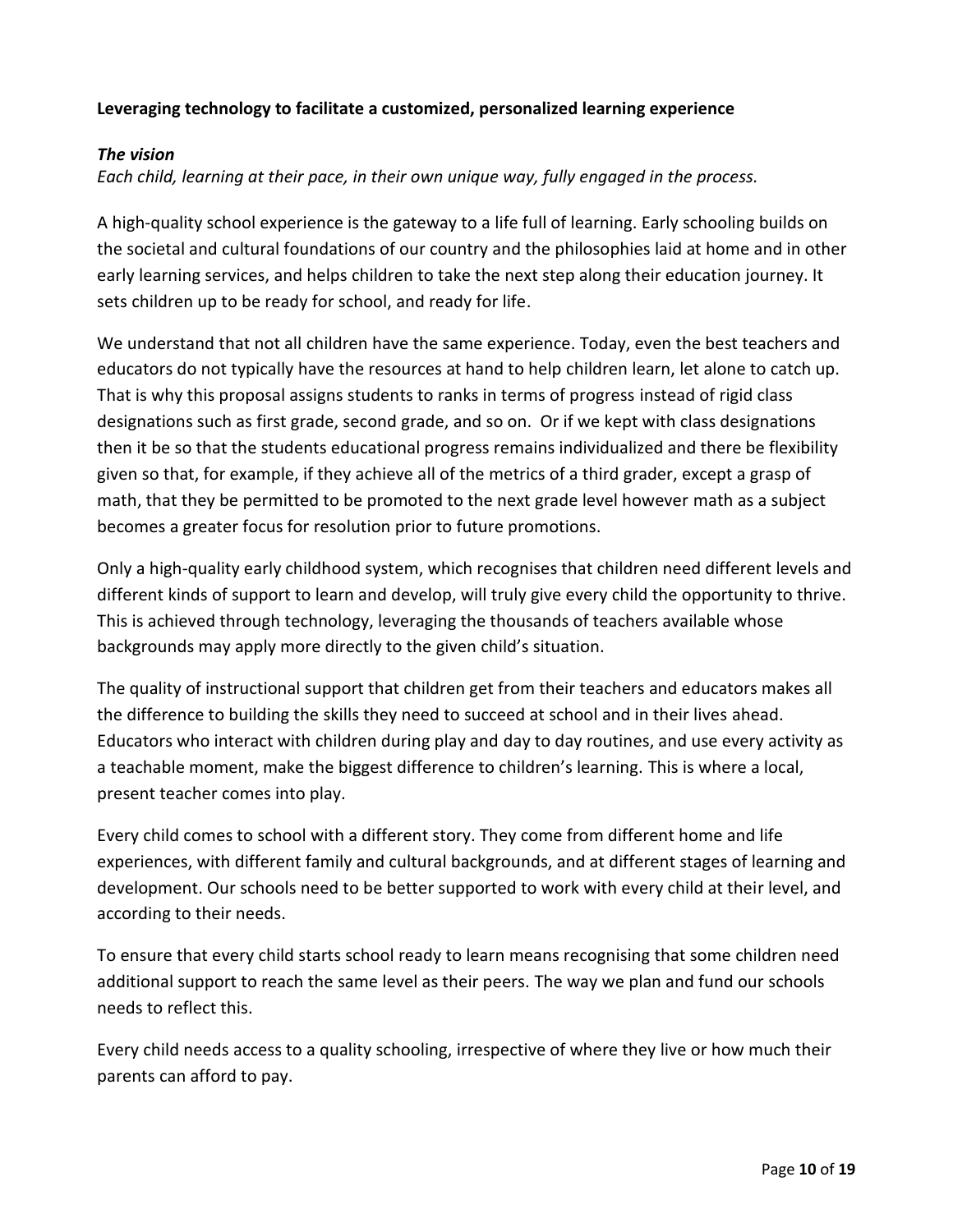Utilizing technology to secure school sites is critical to this plan. Technology is utilized, through a single managing source so as to keep costs low for all beneficiaries, and involves secure electronic locks to doors (with manual bypasses if necessary), video tracking of school visitors, electronic security systems both for occupancy and for immediate pressing upon in order to alert toward danger – whether clear and present or otherwise, and also and not limited to having schools built to allow for lock down should there be a school shooter, for example. That way the shooter can be trapped in a certain area or the kids can be locked away so as to not be accessible by such an assailant.

This is why we are looking to change the way we help schools improve the quality of their teaching, with funding on resources that have long term benefit and streamlining or removing costs that pose no practical value for the objectives we outline here.

#### **Initiatives**

#### **Technology stations at each desk**

Each child utilizes software that adapts to them. Through these technology stations, they can learn at their pace.

#### **Through these stations, each student has access to thousands of teachers to choose from who will teach one-by-one or in groups that have reached the same technical expertise, with a teacher onhand for local guidance**

This decreases student to teacher ratios and increases support provided to teachers to improve the quality of the teaching

**This use of technology provides for the delivery of reporting and communication with parents** Providing parents the information necessary to understand what their kids are learning so they can be a partner in the educational process.

**The use of technology to secure schools in terms of surveillance, infrastructure, and monitoring** We must protect our kids, that is the entire point of education.

The State of Louisiana put together an Education Reform plan that summarizes this well: If school choice personalizes school choices, digital learning personalizes student choices. Online learning can redefine not only where and when learning takes place, but also the pace, content, and method of instruction. For example, Rocketship Education, a charter organization, uses apps and software to figure out which content each student has mastered. If it discovers Peter hasn't mastered triangles but John is struggling with fractions, the teacher can focus specifically where each child needs help, rather than spending time with the whole class going over the same content, or reteaching the course.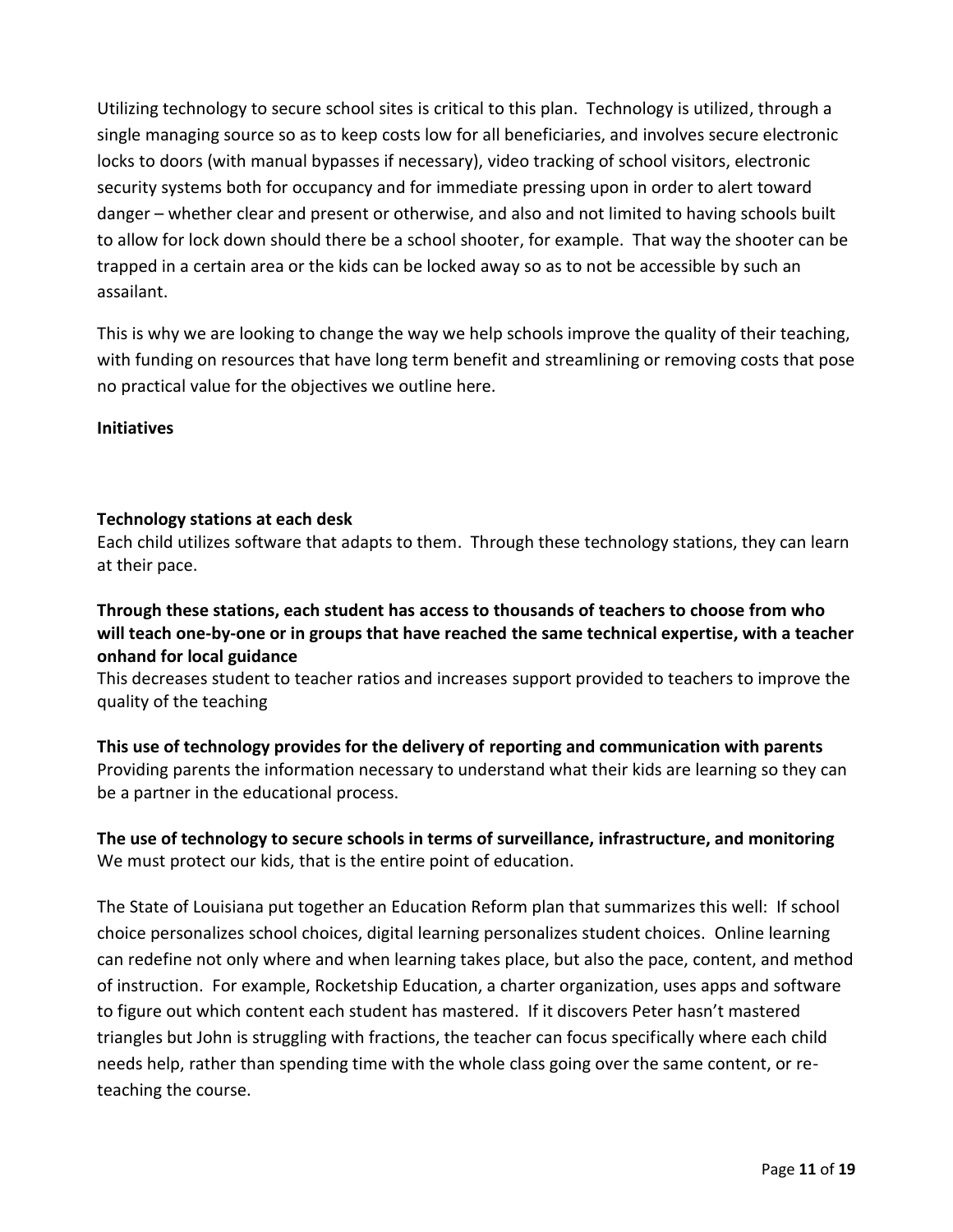Technology also gives teachers more flexibility to use different teaching methods with different children in the same classroom. One group of students could play an individualized math game on a computer while the teacher gives intensive instruction to a small group. It also allows schools to hasten or slow teaching to match the pace of a child's learning. Instead of keeping the entire class on the same content when some students have already mastered it, teachers can advance students to new content or slow them down to go over a tricky topic again. Students remain more engaged when they are not relearning content they already know or feeling overwhelmed by content they do not.

States should authorize online charter schools and course providers, while removing legal impediments that block traditional schools from using technology. For example, online schools do not have school buildings; school-specific building codes and square-footage requirements should not apply. In addition, an online course can serve more students at the same time, suggesting that states should waive or modify the mandatory student-teacher ratios for these types of courses and reexamine them in general.

However, it cannot be understated that the need for pupil to pupil interaction is critical to a child's social and cognitive development. Live personal engagement with teachers and their pupils is key to facilitate and practice the concepts espoused in this plan, including respect.

While technology plays a key role, lunch time and live in person instruction remains important to the overall curriculum.

Starting school is a major transition for children and their families. Providing for regular automatic, objective updates makes it easier for families to access what is going on and provides children with a more stable transition between home and school.

It is important that all parents have easy access to reliable, evidence-based information whenever they need it. This provides that.

#### **Providing real world skills courses**

#### *The vision*

*Every child will learn and know basic real world survival skills that are in common demand.* An accessible and inclusive early childhood system will help all children to reach their full potential.

For us to build the best early childhood system we need to recognise that some children need different kinds of support and at different paces.

#### **Initiatives**

#### **Education based on real world scenarios**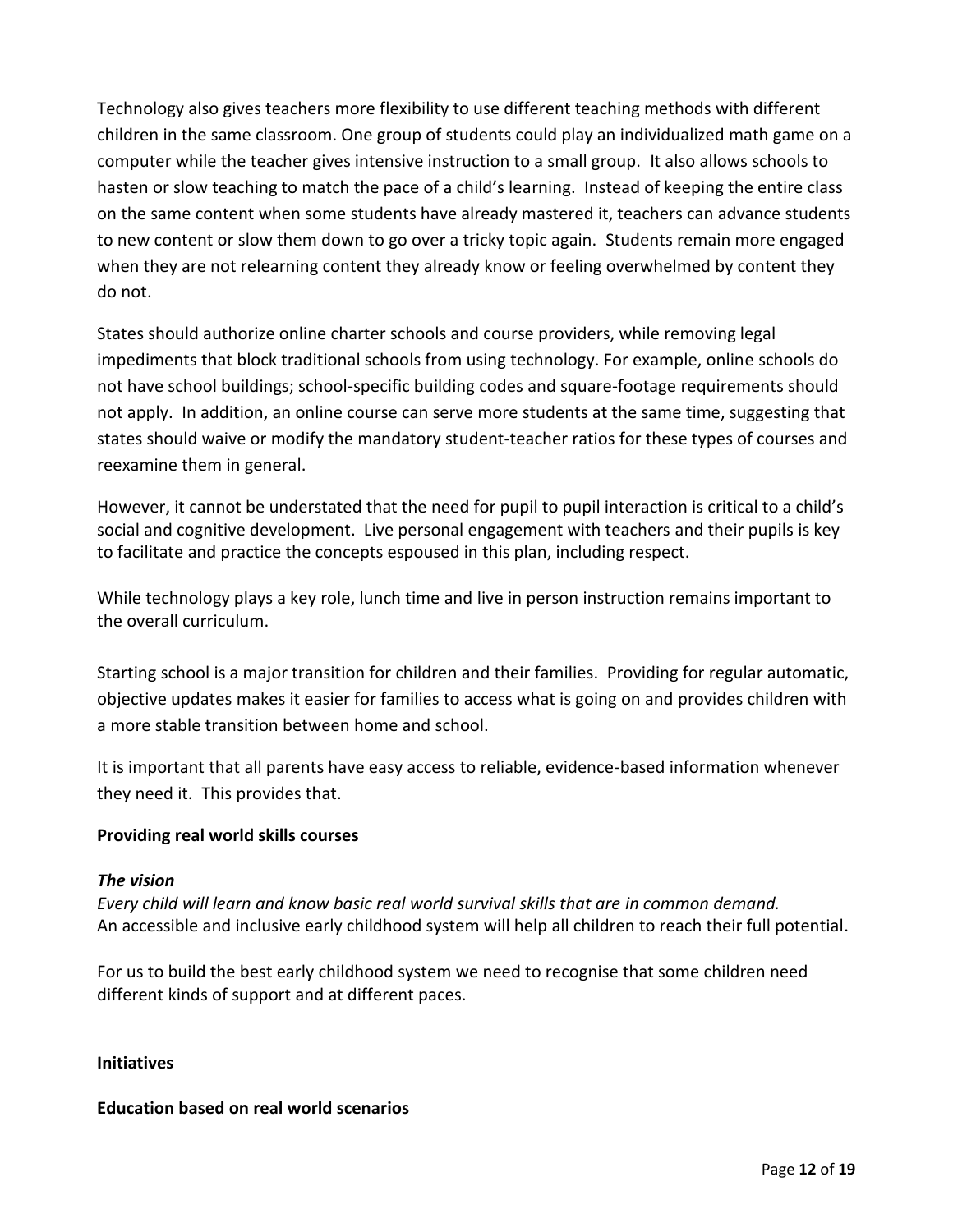Rigorous role playing and scenario practice in real world adult scenarios including managing finances, home economics, and career experiences, to provide both a sampler for future endeavors and the ability to handle different situations.

#### **Supporting those with a disability**

Focus spent on educating those with disabilities to contribute to society without much impendence from the disability. Some children simply cannot attend school without additional support. An inclusion support program will allow children with a range of disabilities, including severe disabilities, to experience and benefit from kindergarten the same as other children their own age. It would support the attendance of children who would not be able to attend school without additional support, and also ensures that when children do attend, they are able to fully benefit from the education program.

#### **Exposure to mentorship**

Connect child to child and child to older mentor to facilitate engagement where each learns from the other.

#### **Proposed Curriculum**

#### **Elementary School**

Reading, Writing, Arithmetic and Introduction to Arts & Science

Introduction to different careers

#### **High School**

**Math** up to and including Geometry. Math above and beyond Geometry is an elective.

**English** up to Advance Placement

**History** including (1) course on US History, (1) course on World History, (1) course on government/civics

**Science** includes (2) courses covering basic chemistry, biology, physics. Anything beyond these is an elective.

**Economics** including home economics, micro and macro economics.

**Technology** includes (2) courses on technical and engineering specialties

**Arts** include (1) broad creative arts introductory course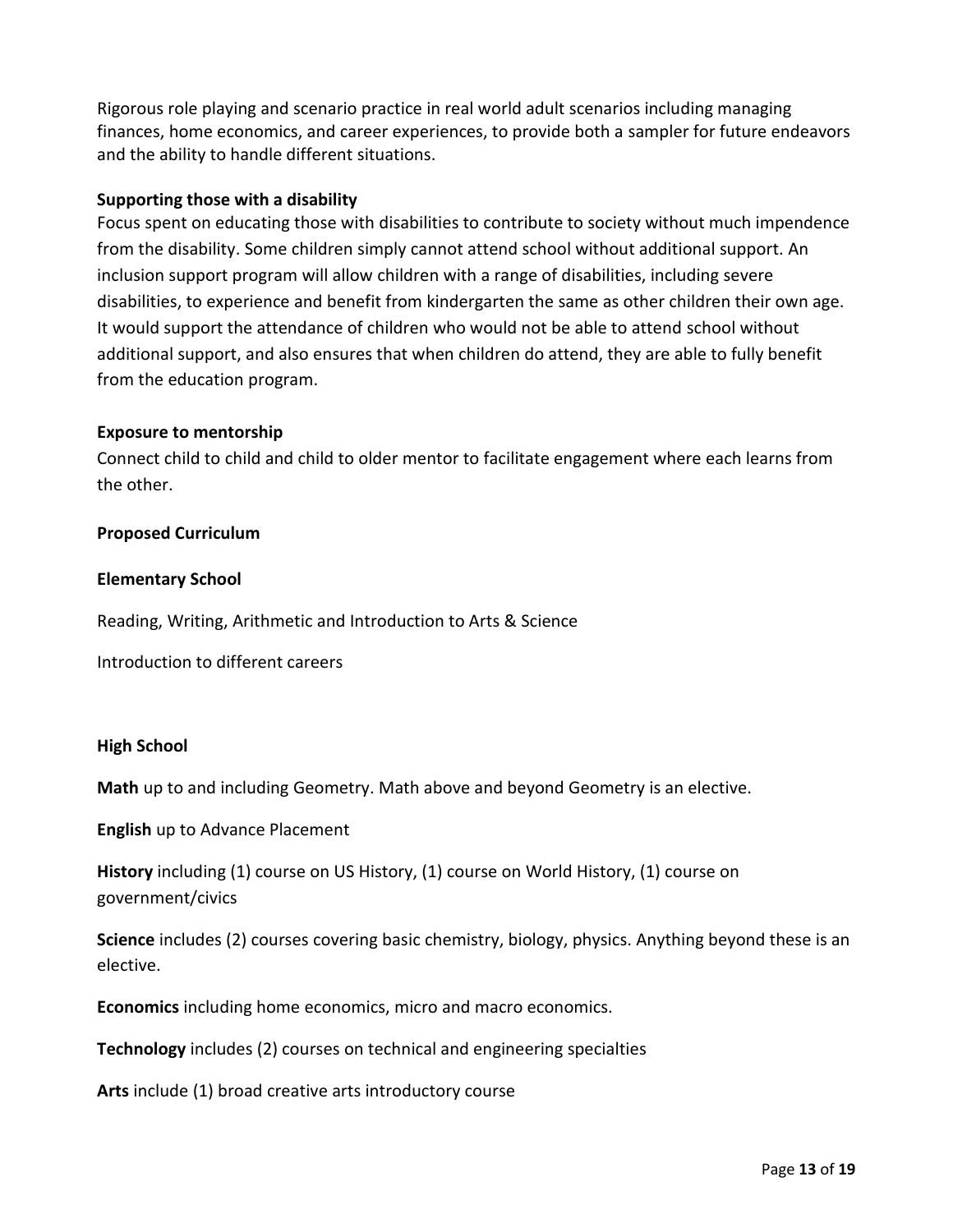**Electives** include (2-4) courses out of a selection of Psychology, Philosophy, Religion, Anthropology, Sociology, including the above listed electives (math, etc)

**There is NO foreign language requirement**. Foreign language is an elective.

Studies have shown that people do not typically use the language they study.

**PE:** Basic PE involves basic aerobic exercise. Sports are an elective. Martial Arts are an elective.

**The key part of the curriculum is Adult Sciences/"Home Economics"**: how to pay bills and other key technical training to handle life (job searching, writing resumes, wood shop, etc)

#### **Introduction & engagement in different jobs/careers**

#### **Mentorship & Psychiatry visit (1) per month**

**Electives** may be handled online or by third party schools in order to ensure there is enough coverage. If one school doesn't have anyone sign up for Psychology, then it goes to the 3<sup>rd</sup> party school which will have students from multiple schools, whether through online distance learning or otherwise, to populate the class.

College and University would follow similar measures, specifically a change to degree breadth requirements to be of real world skills application for the first two years with a heavy focus on internships and real world business experience as ways to earn course credits.

In summary,

Math up to Algebra. Anything beyond is an elective.

English

History including a course on US History, one on World History, and one on government/civics

Science includes 2 basic courses. Anything beyond is an elective.

Economics including home economics.

Technology includes 2 courses on technology/engineering

Arts include 1 creative arts intro course

Electives include 2-4 courses out of a selection of Psychology, Philosophy, Religion, Anthropology, Sociology

There is NO foreign language requirement. This is an elective.

PE: Basic PE involves basic aerobic exercise. Sports & Martial Arts are an elective.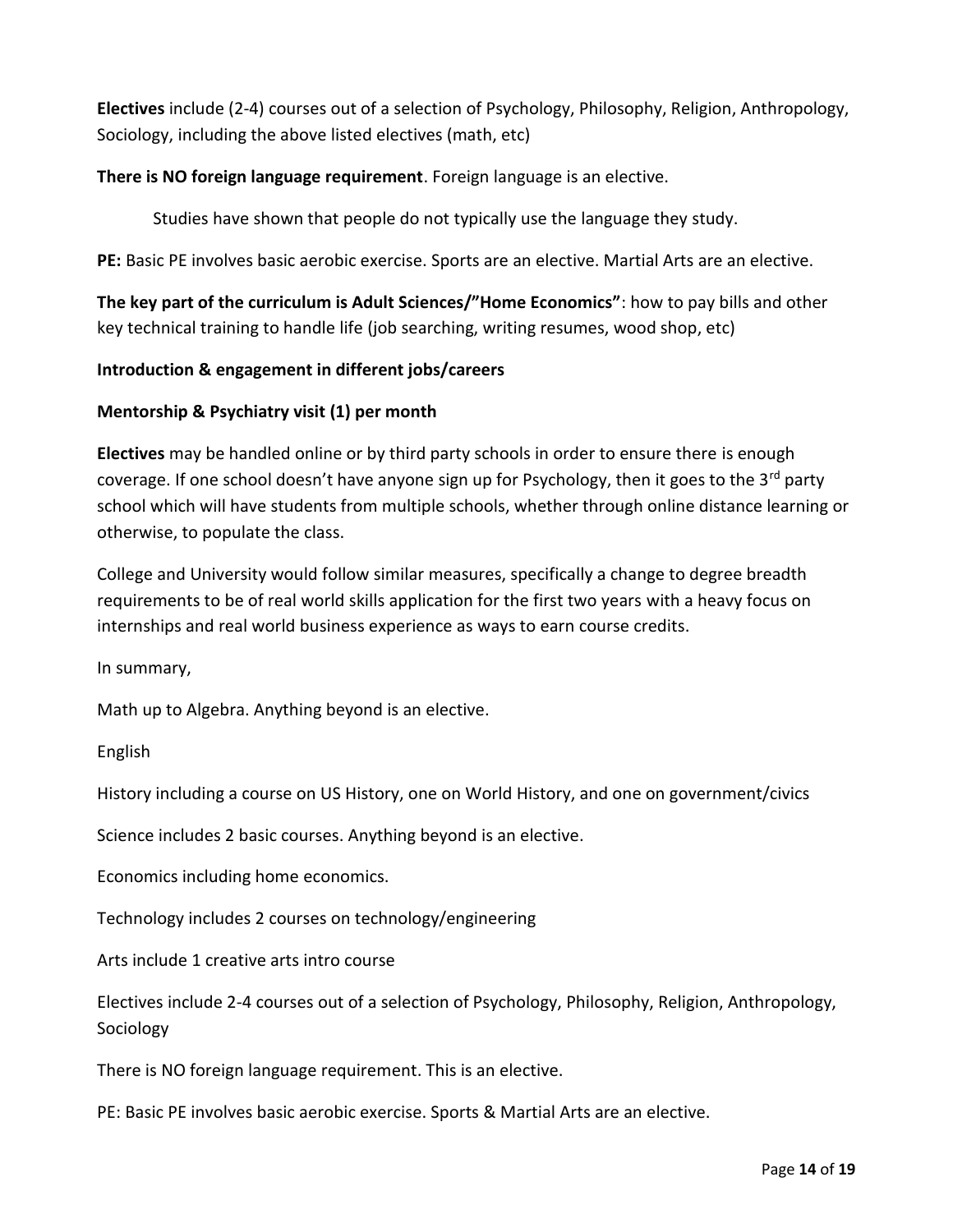The key part of the curriculum is Adult Sciences: how to pay bills and other key technical training to handle life (job searching, writing resumes, wood shop, etc)

Electives may be handled online or by third party private schools in order to ensure there is enough coverage.

And, through mentorship each child can learn from eachother and from mentors. This philosophy gives children an extended period of structured, intentional teaching that helps them to build the foundations of a holistic education.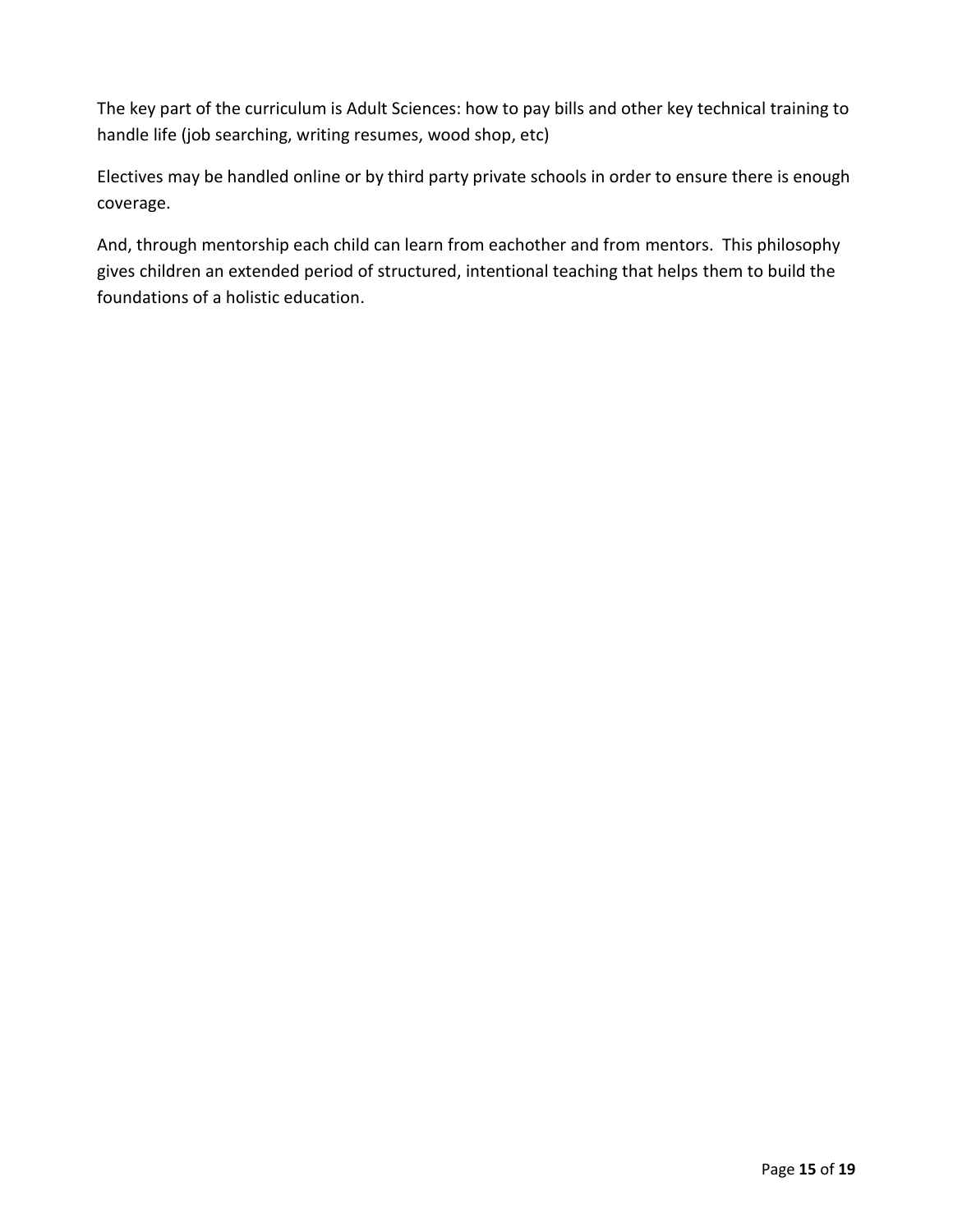#### **Mental training for children to handle their emotional and physical development and build emotional intelligence**

#### *The vision*

*All children, developing an understanding of their instincts, their drive, their energy so as to ensure mental wellbeing is as developed as intelligence*

#### **Initiatives**

#### **Mental Health begins with respect for the self and eachother.**

Engaging children in morals, virtues and character building that are cross cultural is key for them to build respect for themselves and for others. This is inclusive of self defense courses to teach physical and mental safety.

#### **Facilitating a partnership with local behavioral health programs**

Engagement, child to psychologist to work together in order to facilitate a mentally balanced, positively reinforced world view, and coping skills, that does not rely on pharmaceuticals but instead relies on consistency.

#### **Make it easier to access services**

Psychologists will be on hand at schools and mandated monthly therapy sessions will be a part of a standard curriculum.

#### **Defending privacy**

All interactions with psychologists will be held in the strictest of privacy and in no way hinder nor in any negative way affect a child's life chances or opportunities.

Today, children are not taught cross cultural morals, virtues and character-building skills. This was once taught in schools but was abandoned around the 1960's. Content related to accountability and respect were sacrificed for an educational model that promote remembering facts, versus understanding reason and perspectives. Many manners are cross cultural and for those that are not, as an American educational system one indisputable fact is please, thank you, a firm hand shake and respect for each other go a long way. That is, respect for the individual and their role in a greater society. For those morals and virtues that another might consider subjective, it is indisputable that morals and virtues that teach respect for the self and the other person are the same that bring people from different walks of life, political orientations, ethnic, racial, and other groups together, versus apart. That, is how we solve societal issues--- a discussion, with mutual respect, versus an argument.

A critical reform that is proposed is for each student to make a mandatory monthly visit to a school Psychologist. This is largely to assist in the emotional development of a child into someone who grasps their emotional states instead of someone who lashes out without reason or respect. A key rationale is to mitigate the conditions that have led to school violence/shootings. As today's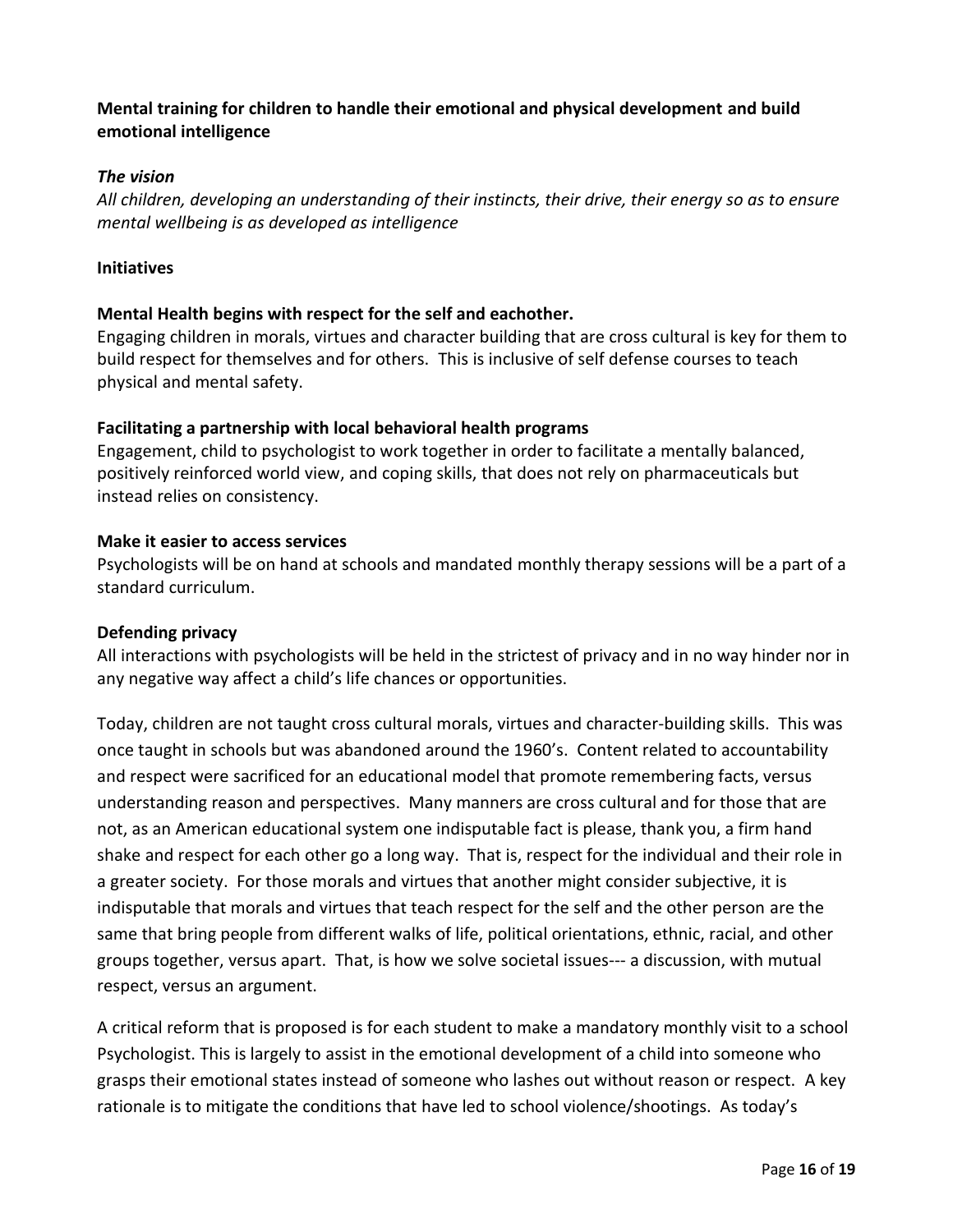parents are ever so busy, this provides an opportunity for counselling and mentorship by an adult as a bridge between the parents and the student.

The logic is that if people feel & and are able to understand their emotional selves, they will be less prone to violence, not be victims of abuse, & they will think long term in their decisions. This means people who get along and no school shootings.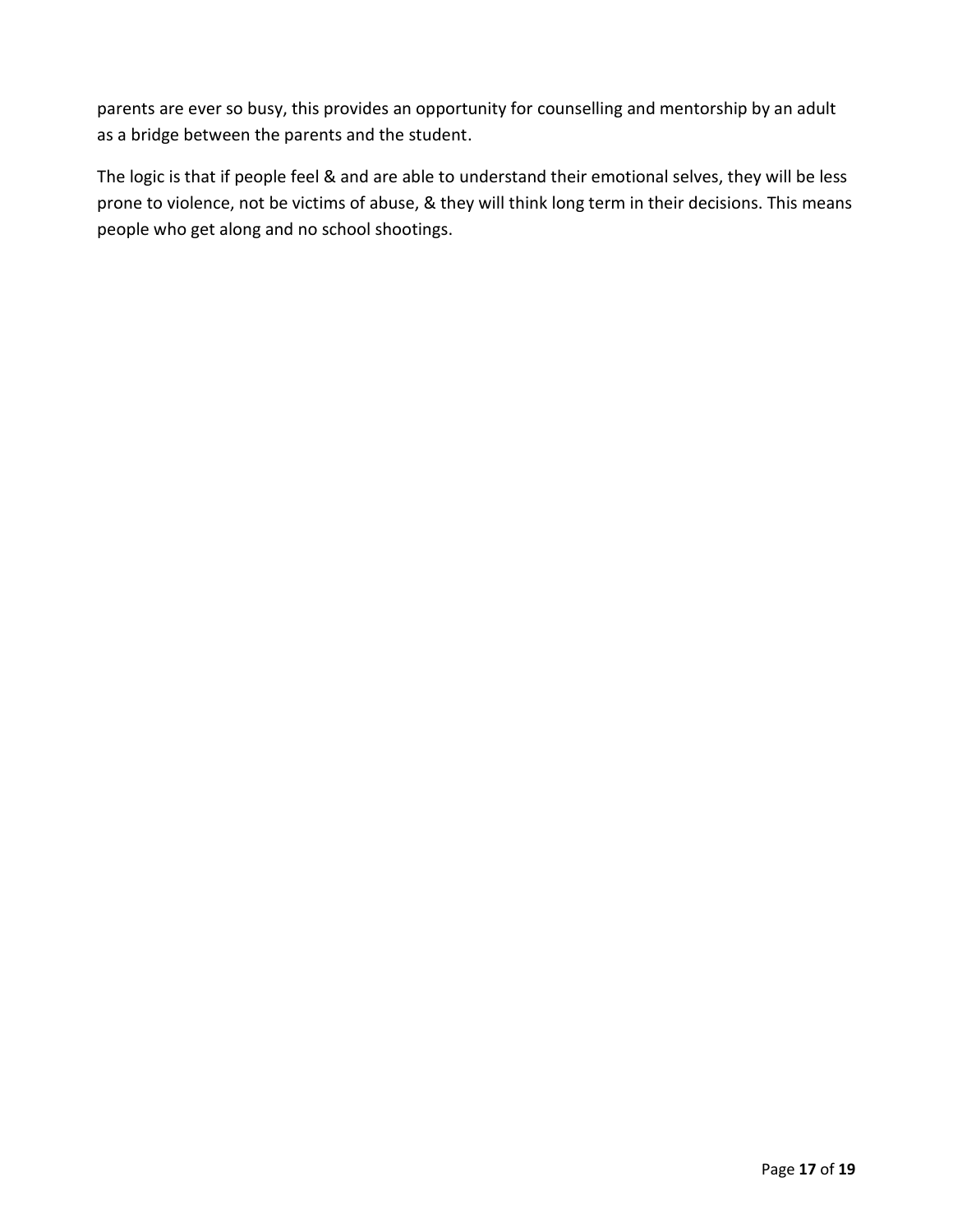#### **NEXT STEPS – DELIVERING THE VISION**

This Plan outlines a long-term vision to transform America's education system into a higher quality, more equitable and inclusive system, to ensure all children are ready for school, and ready to lead healthy, happy and fulfilling lives.

This is plan sets forth significant reforms. The plan is to begin immediately. While it will take time to establish a world-class early childhood system, it is important we start.

Measuring our achievements will be important. In the future, we will develop measures that track our progress towards improving outcomes for America's children and families.

In delivering this vision, we will work closely with all of government, the private sector and community partners.

Together, we will transform the lives of generations of young Americans.